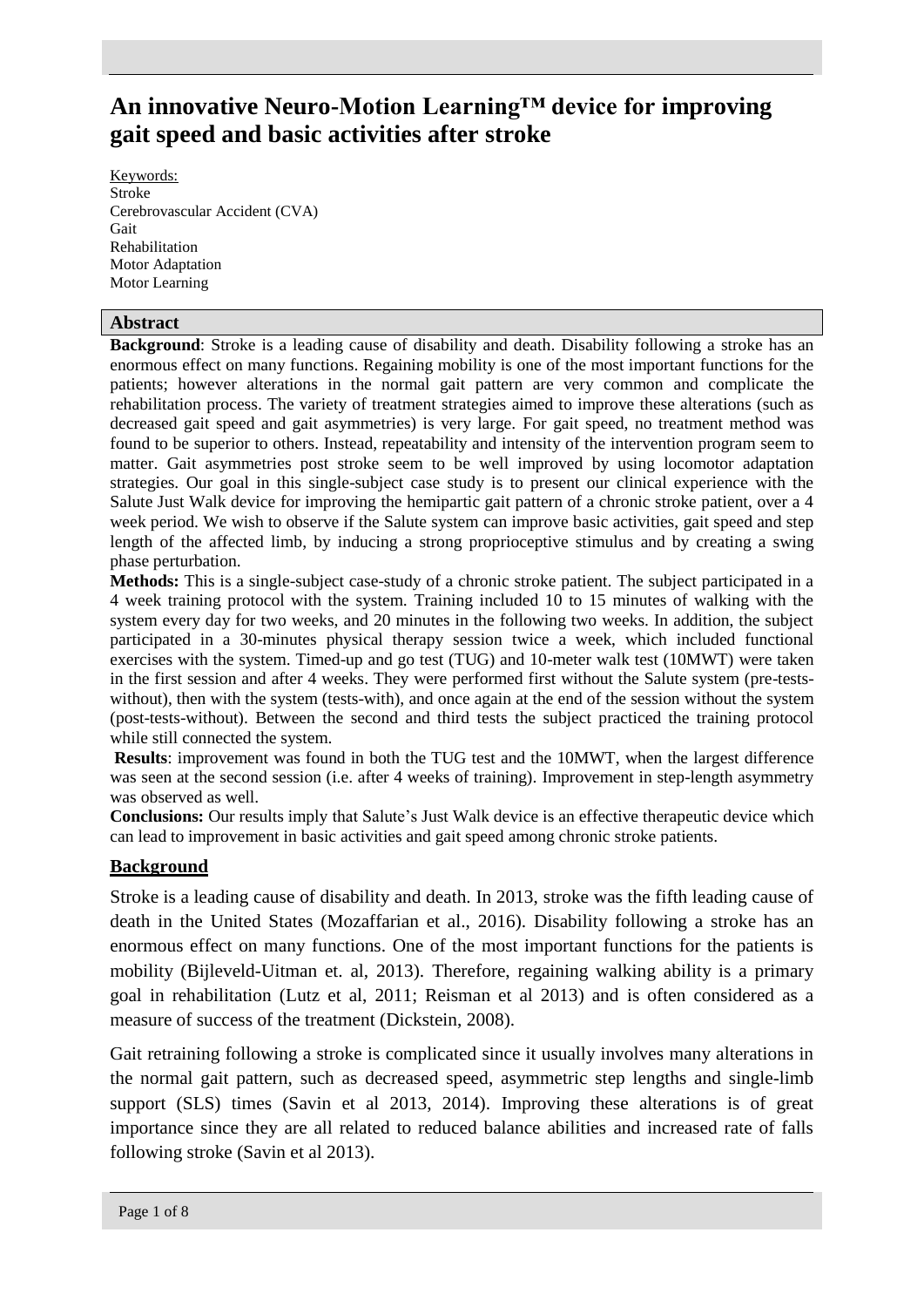The variety of treatment strategies for post-stroke gait rehabilitation is very large. Different kinds of interventions such as lower extremity strengthening exercises, treadmill training; with or without body weight support, electrical stimulations and robotics all aim to improve gait speed as well as gait asymmetry parameters. For improving gait speed and achieving functional community walking, it appears that the essential characteristics of the intervention program are repeatability and intensity rather than the type of the intervention itself (Dickstein, 2008). Among the different strategies for improving post stroke gait asymmetry, it has been recently shown that motor adaptation strategies can be effective (Savin et. al, 2013; 2014).

Motor adaptation is known to be referred as a short term, error-driven motor learning process (Reisman et. al, 2010). It is defined as a process of adjusting a well-learned movement pattern (e.g. walking), to a novel sensorimotor perturbation (Martin et al 1996, Reisman et al 2010, Savin et al 2014). The adjustment process occurs over a period of trial and error practice (which can last a few minutes to hours) (Reisman et. al, 2010). The perturbation causes movement errors that initially increase the asymmetry (e.g. step length asymmetry), however with short practice adaptation is created and asymmetry is improved (Reisman et. al, 2010, Savin et al, 2014). Locomotor adaptation (i.e. motor adaptation applied to walking) allows flexibility and enables the adaptation of walking to novel circumstances (Reisman et. al, 2010)

Savin et. al (2014) examined if adaptation to a swing phase perturbation during treadmill gait transferred from treadmill to overground walking, and if it improved step length asymmetry and gait velocity in persons with hemiparetic stroke (occurring >9 months). In their results they found that adaptation had occurred during treadmill walking and that it was transferred to overground. The adaptation was manifested in temporarily improved overground step length and improved overground gait speed (Savin et. al, 2014). In order to create a swing phase perturbation, they used a rope which was attached to a cuff on the subject's leg on one end, and at the other end was attached a set of pulleys which was connected to a weight. The pulley resisted forward movement of the leg during its swing phase (Savin et. al, 2014).

Current interventions such as mentioned in the study of Savin et al (2014) use very massive, expensive systems (Reisman et al, 2009; 2013; Savin et al, 2014) and therefore, they are usually not accessible to the patients on a daily basis. This also sets a limitation on the number of training sessions and the environment in which the gait training can be performed. Thus, an accessible system which will enable patients to increase the number of repetitions, practice in different environments and most importantly in their own home, is significant.

In this report we present the Salute Just Walk device and how it can be used to create a very similar swing phase perturbation. The system enables walking training, as well as the performance of functional strengthening exercises against an adjustable resistance. It is relatively small and mobile and therefore enables enhancement of the number of repetitions. The system works on the affected lower limb and provides assistance in the initial swing and resistance in the terminal swing of the gait (for more details see the description in Methods). The tension and pressure created by the resistance induces a strong proprioceptive stimulus which is known to be important in gait rehabilitation (Dietz et al, 2002; Lam et al, 2006).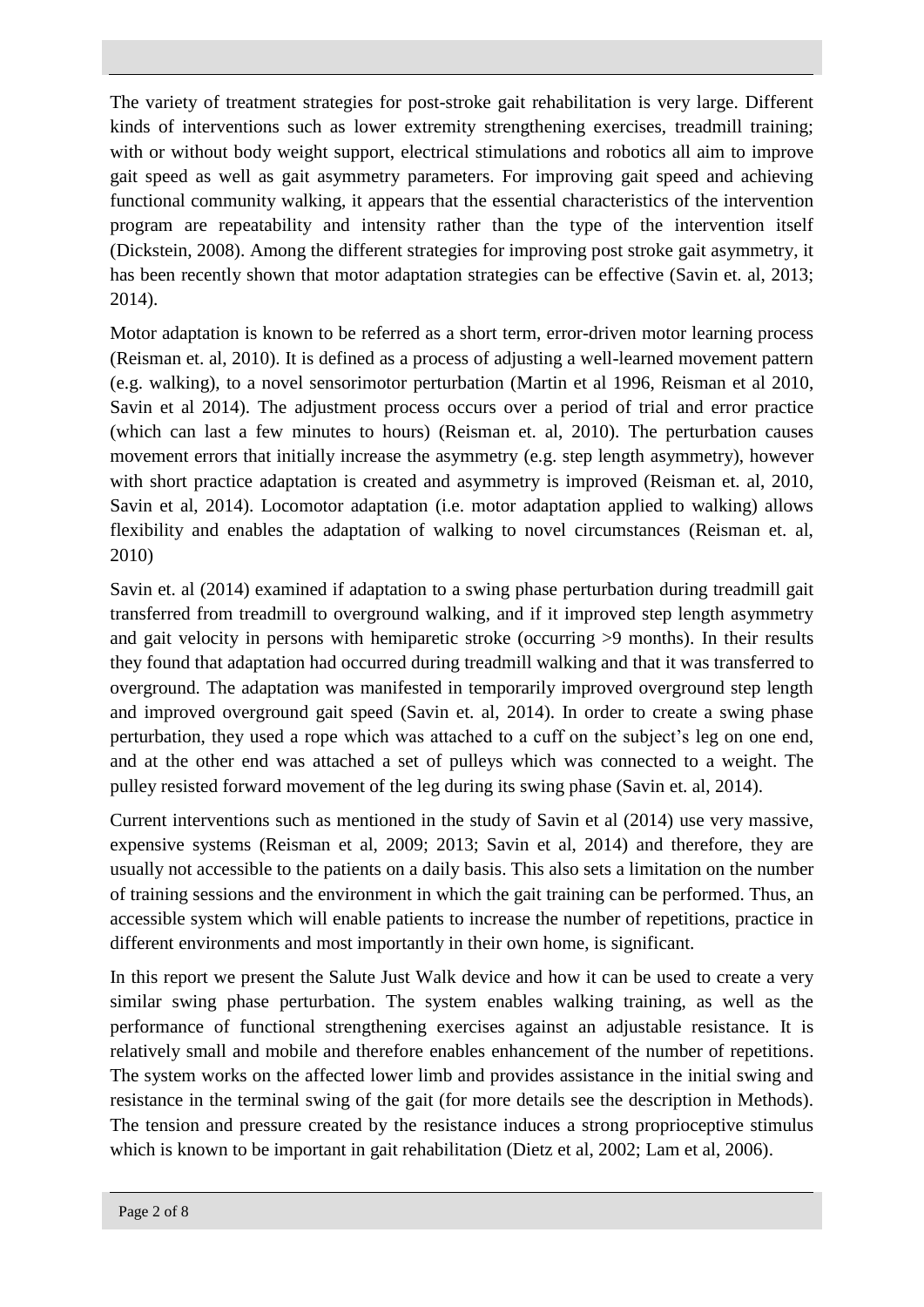Our aim in this single-subject case study is to present our clinical experience with the Salute system for improving the hemipartic gait pattern of a chronic stroke patient, over a 4 weeks period. We wish to observe if the Salute system can improve gait speed and step length of the affected limb.

## **Methods**

# *Participants and Study design*

This study design was a single-subject case-study. The subject participating in this study is a 68-year old male, 9 months post stroke with resultant right hemiparesis. The subject walks independently without assistive devices and uses an off-the-shelf AFO brace because of a foot-slap (i.e. reduced eccentric control of dorsi-flexors muscles). The main alterations in the subject's gait, as observed while performing observational gait analysis, were reduced gait speed, reduced knee control during terminal stance, and shorter step length (all regarding his paretic limb).

## *Experimental protocol*

The subject participated in a 4 week training protocol with the Salute Just Walk device, which was connected above the ankle to the posterior part of his leg. Training included 10 to 15 minutes of walking with the system every day for the first two weeks, and 20 minutes in the following two weeks. In addition, two times a week the subject participated in a 30-minutes physical therapy session with a well-trained physical therapist with over 10 years of experience in neurological rehabilitation. The physical therapy session included functional exercises such as stepping in different directions, exercises in standing in front of a step and climbing up and down the stairs, all performed with the Salute system. Functional tests were performed in the first session and once again after 4 weeks of training in the following order; without the Salute system (pre-tests-without), then with the system (tests-with), and once again at the end of the session without the Salute system (post-tests-without). Between the second and third tests the subject practiced the training protocol while still connected the system.

### *Salute Just Walk device description*

The system is composed of a belt (1), placed around the patient's waist. The device (2) is

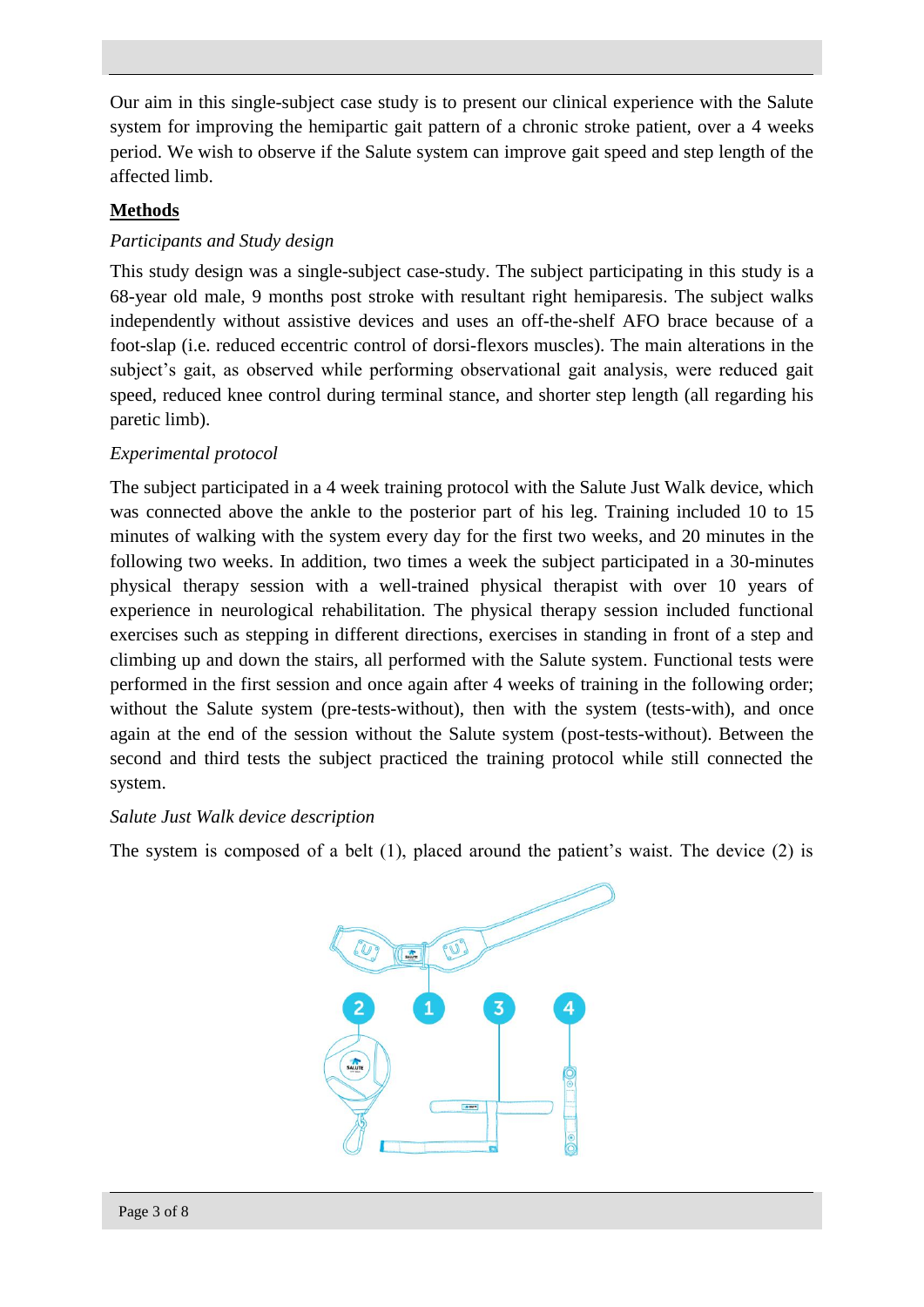secured in a residence unit in the belt. The device provides continuous linear and adjustable tension on the muscles by creating a magnetic force that is converted into kinetic energy. A tension cord in the device quick connects to patient foot / shoe via an adjustable foot strap that fits the feet and ankle strap (3). Variable resistance puts tension and pressure on the leg as the person walks. An extra strap (4) is supplied, that can be attached in alternative locations on the foot strip for additional functions. All components are Salute's technology designed especially for "Home user" patients. To use the device, the patient or the patient's caregiver places the belt around the patient's waist the device is then secured in a residence unit into the U sign. To change the level of difficulty (resistance), the residence unit is rotated in a clockwise direction. The foot belt is adjusted around the feet and ankles. The patient then pulls the tension cord from the device and attaches the D-clip in the cord to the foot strap. The patient then walks with the device on.

## *Outcome measures*

Primary outcome measures were: (1) The Timed UP and Go (TUG), which is a widely used, reliable and valid performance test for the evaluation of basic mobility skills after stroke and provides information on the abilities that facilitate living safely at home. The TUG requires participants to stand up from a chair, walk 3 meters, turn around, return to the chair, and sit down again. The time required to complete the test is recorded in seconds using a stopwatch (Hafsteinsdóttir et al, 2014). (2) 10-meter walk test (10MWT), assesses walking speed in meters per second is also a well-known reliable and valid functional test. The subject is instructed to walk 10 meters and the time is measured. The distance covered is divided by the time it took the subject to walk the distance (Flansbjer et al, 2005). The subject in this casestudy used his brace while performing the functional tests and was instructed to walk as fast as possible on both of the tests.

# **Results**

# *Safety*

No adverse events or side effects were reported by the subject. The subject reported he managed to place the belt, ankle and foot strap and to attach the tension cord with the D-clip to the foot strap without any assistance.

### *Efficacy*

As described in Table 1, improvement was found in the TUG test, both in the pre/post-test during each of the sessions, and also when comparing scores of each test from the first session and the second. Also, in both the first session and the second, the improvement achieved in the TUG test while walking with the system connected, were maintained after disconnecting it. For the 10MWT, the main improvement was seen in the tests taken at the second session. When looking at the outcomes of the first session, there was an improvement in gait speed while walking with the system. However, after disconnecting, gait speed was the same as base-line. It is possible that the improvement wasn't maintained after disconnecting the system because the practice time was too short for a first time practice in this case (i.e.15) minutes). The fact that at the pre-test of the second session (after 4 weeks of training) the outcome on the 10MWT was already improved, and after disconnecting the system the score was even better, reinforces this assumption.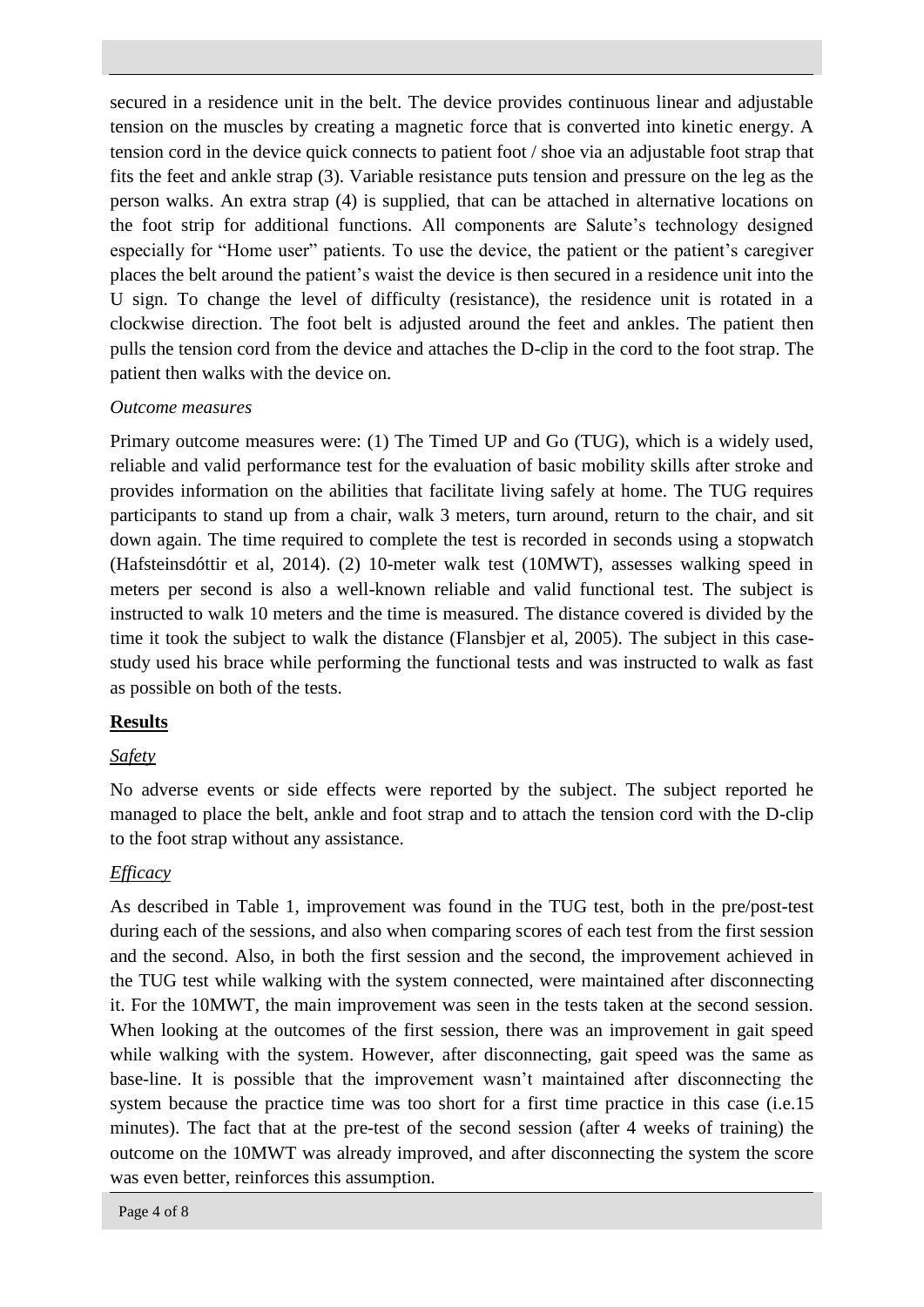Observational gait analysis – improvements were seen in walking speed, as well as in step length asymmetry. Swing and stance times of the affected limb did not seem to change.

|                                                                              | <b>TUG</b><br>(sec)<br>1 <sup>st</sup><br>session | <b>TUG</b><br>(sec)<br>2 <sup>nd</sup><br>session | <b>Difference</b><br>in TUG<br>$2nd$ -1 <sup>st</sup> session | <b>10 MWT</b><br>(m/sec)<br>$1st$ session | <b>10 MWT</b><br>(m/sec)<br>2 <sup>nd</sup><br>session | Difference in<br><b>10 MWT</b><br>$2nd$ -1 <sup>st</sup> session |
|------------------------------------------------------------------------------|---------------------------------------------------|---------------------------------------------------|---------------------------------------------------------------|-------------------------------------------|--------------------------------------------------------|------------------------------------------------------------------|
| pre-test-<br>without                                                         | 10.7                                              | 9.2                                               | $-1.5$                                                        | 1.06                                      | 1.23                                                   | 0.17                                                             |
| test-with                                                                    | 9.6                                               | 7.3                                               | $-2.3$                                                        | 1.16                                      | 1.40                                                   | 0.24                                                             |
| post-test-<br>without                                                        | 9.4                                               | 7.6                                               | $-1.8$                                                        | 1.05                                      | 1.49                                                   | 0.44                                                             |
| <b>Difference</b><br>between pre-<br>and <i>post</i> -<br>score<br>(without) | 1.3                                               | 1.6                                               |                                                               | 0.01                                      | $-0.26$                                                |                                                                  |

**Table 1-** Functional scores of the subject in the TUG and 10MWT.

TUG= Timed up-and-go test, 10MWT= 10 meter walk test, pre-test-without= pre-test without the Salute Just Walk device, pre-test-with=with the Salute Just Walk device.

#### **Discussion and conclusions**

Our results in this single-subject case-study imply that following a chronic stroke Salute's system can be an effective therapeutic device for the improvement of gait speed, as well as basic activities that are usually performed numerous times during the day. It also seems to improve gait asymmetry parameters such as step length of the affected limb.

We attached the system to the posterior part of the ankle because based on the locomotor adaptation approach; we wanted to create a resistance to the forward movement of the leg during swing. Based on Savin et al, (2014) we expected that adaptation to the new resistance will occur and that it will be manifested in increased step length and gait speed. Indeed, our experiment results show an improvement in gait speed, as reflected by the scores of the 10MWT. Gait speed is one of the significant, reliable and valid measures of functional community walking ability (Dickstein, 2008; Bijleveld-Uitman et. al, 2013). The mean gait speed of chronic stroke patients reported is  $0.53$  ( $\pm 0.22$ ) m/sec (Dickstein, 2008). In our experiment, after 4 weeks of training with the Salute's system, the subject achieved a gait speed of 1.49 m/sec. This is above the reported mean gait speed of healthy subjects; 1.34  $(\pm 0.17)$  m/sec (Dickstein, 2008). The improved step-length of the paretic limb however, was only observed and not measured in this case-study. We intend to verify this in a future clinical trial with a large population of chronic stroke patients that will be performed in a gait laboratory with the ability to measure symmetry and step parameters.

The motor adaptation approach relies on the concept that the nervous system possesses an internal model of the movements of the limbs (Shadmehr and Mussa-Ivaldi 1994; Lam et al, 2006). The nervous system computes the necessary motor output for a desired movement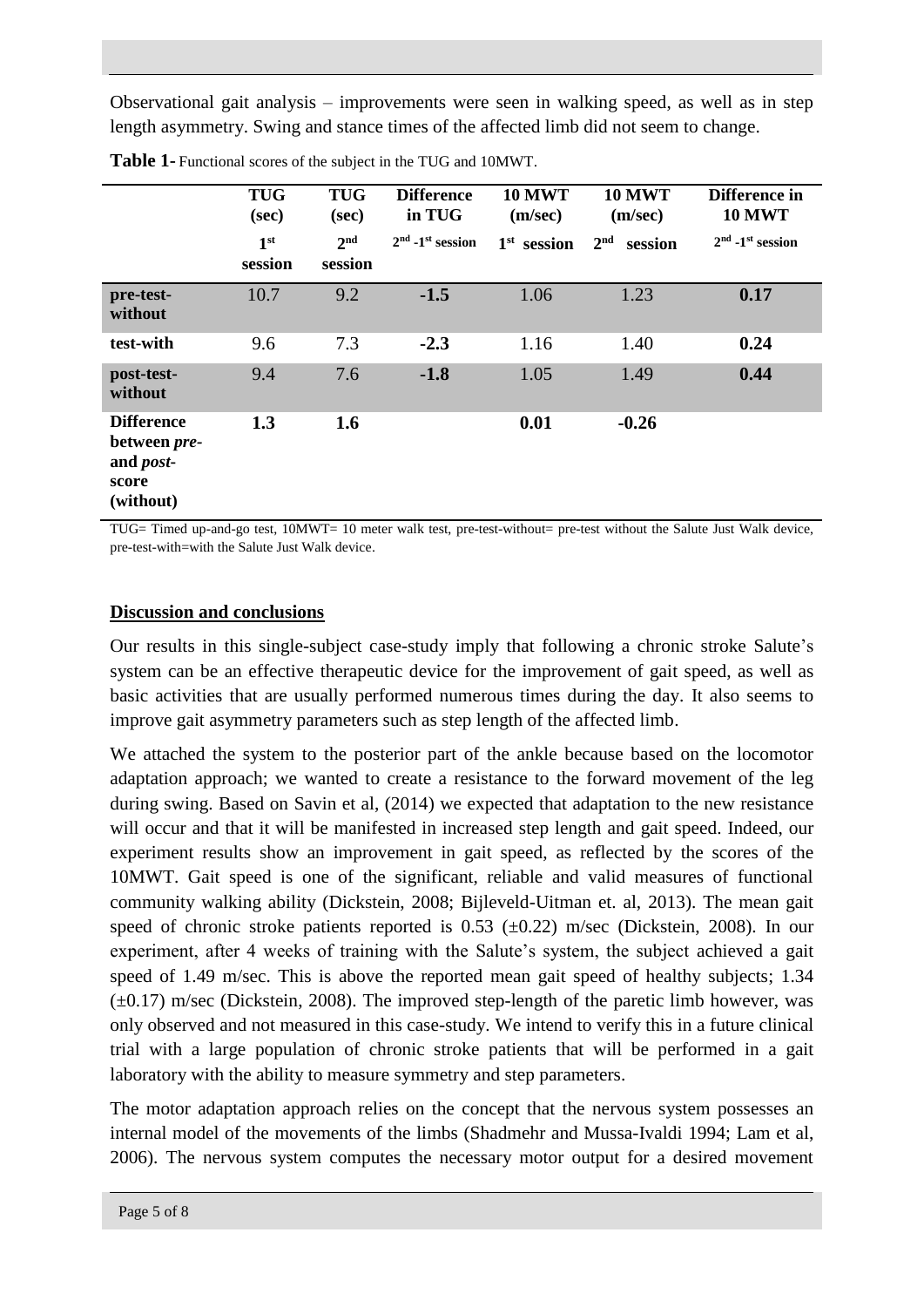based on this internal model. This is considered as a feedforward mechanism (Lam et al, 2006). The feedback mechanism is based on sensory input coming from the limbs interacting with the environment. Sensory input is known to have a significant role in shaping the motor output during walking (Dietz et.al, 2002). It has an impact on timing the transition between stance and swing and has a role in regulating muscle activity (Lam et.al, 2006). Salute's system provides enhanced intrinsic proprioceptive feedback during practice and potentially may enable motor adaptation.

Lam et.al,(2006) applied a velocity-dependent resistance against hip and knee movements, by using an exosekeletal robotic gait orthosis device, mounted on the lower limbs of healthy subjects walking on a treadmill. In their experiment, Lam and his colleagues (2006), have shown that the adaptive modifications in the walking pattern to the applied resistance, involved both feedback and feedforward motor-control strategies. Feedback mechanisms were manifested in immediate reaction of increased muscle activity and reduced hip and knee range of motion, which occurred right with the first time a subject took a step against resistance (i.e. adaptation to the sensory input). While the subjects continued to walk with resistance, adaptation had occurred. This was reflected in returning to the baseline values of range of motion during swing although there was no change in resistance. However, after adaptation was observed, resistance was unexpectedly removed which resulted in a reaction of increased hip and knee range of motion. This implies a feedforward adaptive mechanism (Lam et.al, 2006). Meaning, the nervous system anticipated resistance during upcoming movement and attempted to produce the appropriate motor command (Shadmehr and Mussa-Ivaldi 1994; Lam et. al, 2006). These results reinforce the findings in this case-study and the expected effect of the Salute system.

Finally, the advantage of our system compared to the other systems mentioned above (Lam et al, 2006; Savin et al, 2014), is that it enables specificity, increased number of repetitions and adjusted intensity. Since it is rather small and mobile it also enables practice of different tasks in different contextual environments. These are all well-known motor learning principles (Kleim and Jones, 2008).

In conclusion, based on findings of prior studies, we consider our results encouraging. We believe that our future studies will establish Salute's system as an Intuitive Neuro-Motion Learning therapeutic device for improving basic activities, gait speed and step length among chronic stroke patients.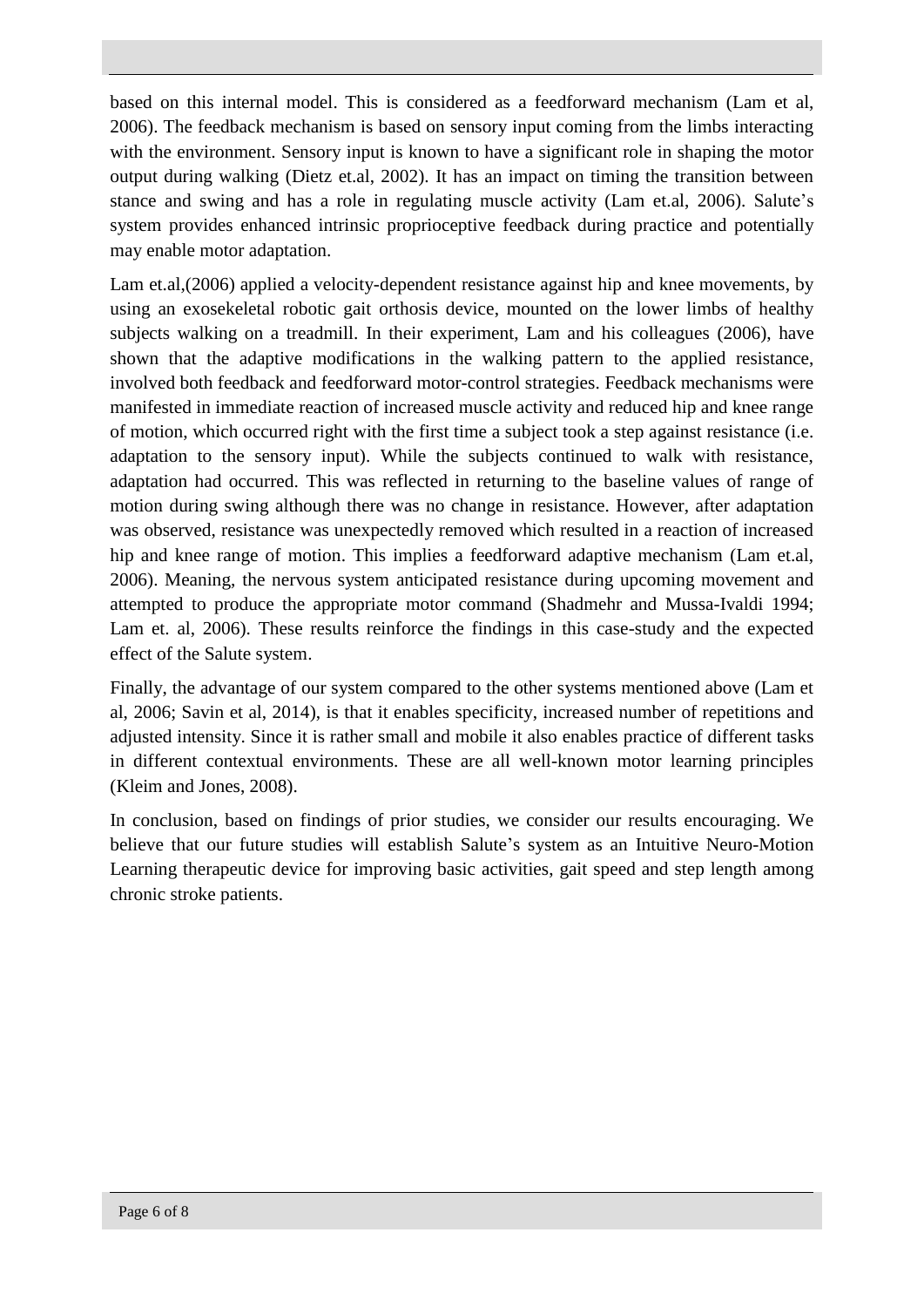#### **References**

- Bijleveld-Uitman, M., Van De Port, I., & Kwakkel, G. (2013). Is gait speed or walking distance a better predictor for community walking after stroke? *Journal of Rehabilitation Medicine*, *45*(6), 535–540. https://doi.org/10.2340/16501977-1147
- Dickstein, R. (2008). Rehabilitation of Gait Speed After Stroke: A Critical Review of Intervention Approaches. *Neurorehabilitation and Neural Repair*, *22*(6), 649–660. https://doi.org/10.1177/1545968308315997
- Dietz, V. (2002). Proprioception and locomotor disorders. *Nature Reviews. Neuroscience*, *3*(10), 781–790. https://doi.org/10.1038/nrn939
- Flansbjer, U. B., Holmbäck, A. M., Downham, D., Patten, C., & Lexell, J. (2005). Reliability of gait performance tests in men and women with hemiparesis after stroke. *Journal of Rehabilitation Medicine*, *37*(2), 75–82. https://doi.org/10.1080/16501970410017215
- Hafsteinsdóttir, T. B., Rensink, M., & Schuurmans, M. (2014). Clinimetric properties of the Timed Up and Go Test for patients with stroke: a systematic review. *Topics in Stroke Rehabilitation*, *21*(3), 197–210. https://doi.org/10.1310/tsr2103-197
- Kleim, J. a, & Jones, T. a. (2008). Principles of experience-dependent neural plasticity: implications for rehabilitation after brain damage. *Journal of Speech, Language, and Hearing Research : JSLHR*, *51*(1), S225-39. https://doi.org/10.1044/1092- 4388(2008/018)
- Lam, T., Anderschitz, M., & Dietz, V. (2006). Contribution of feedback and feedforward strategies to locomotor adaptations. *Journal of Neurophysiology*, *95*(2), 766–73. https://doi.org/10.1152/jn.00473.2005
- Lutz, B., Young, M., Cox, K., Martz, C., & Creasy, K. (2011). The crisis of Stroke: Experiences of patients and family caregivers. *Topics in Stroke Rehabilitation*, *18*(6), 997–1003. https://doi.org/10.1016/j.biotechadv.2011.08.021.Secreted
- Martin, T. a, Keating, J. G., Goodkin, H. P., Bastian, a J., & Thach, W. T. (1996). Throwing while looking through prisms: I. Focal olivocerebellar lesions impair adaptation. *Brain*, *119*(4), 1183–1198. https://doi.org/10.1093/brain/119.4.1183
- Mozaffarian, D., Benjamin, E. J., Go, A. S., Arnett, D. K., Blaha, M. J., Cushman, M., … Turner, M. B. (2016). Executive summary: Heart disease and stroke statistics-2016 update: A Report from the American Heart Association. *Circulation*, *133*(4), 447–454. https://doi.org/10.1161/CIR.0000000000000366
- Reisman, D. S., Bastian, A. J., & Morton, S. M. (2010). Neurophysiologic and rehabilitation insights from the split-belt and other locomotor adaptation paradigms. *Physical Therapy*, *90*(2), 187–95. https://doi.org/10.2522/ptj.20090073
- Reisman, D. S., McLean, H., Keller, J., Danks, K. A., & Bastian, A. J. (2013). Repeated splitbelt treadmill training improves poststroke step length asymmetry. *Neurorehabilitation and Neural Repair*, *27*(5), 460–8. https://doi.org/10.1177/1545968312474118
- Reisman, D. S., Wityk, R., Silver, K., & Bastian, A. J. (2009). Split-belt treadmill adaptation transfers to overground walking in persons poststroke. *Neurorehabilitation and Neural Repair*, *23*(7), 735–44. https://doi.org/10.1177/1545968309332880